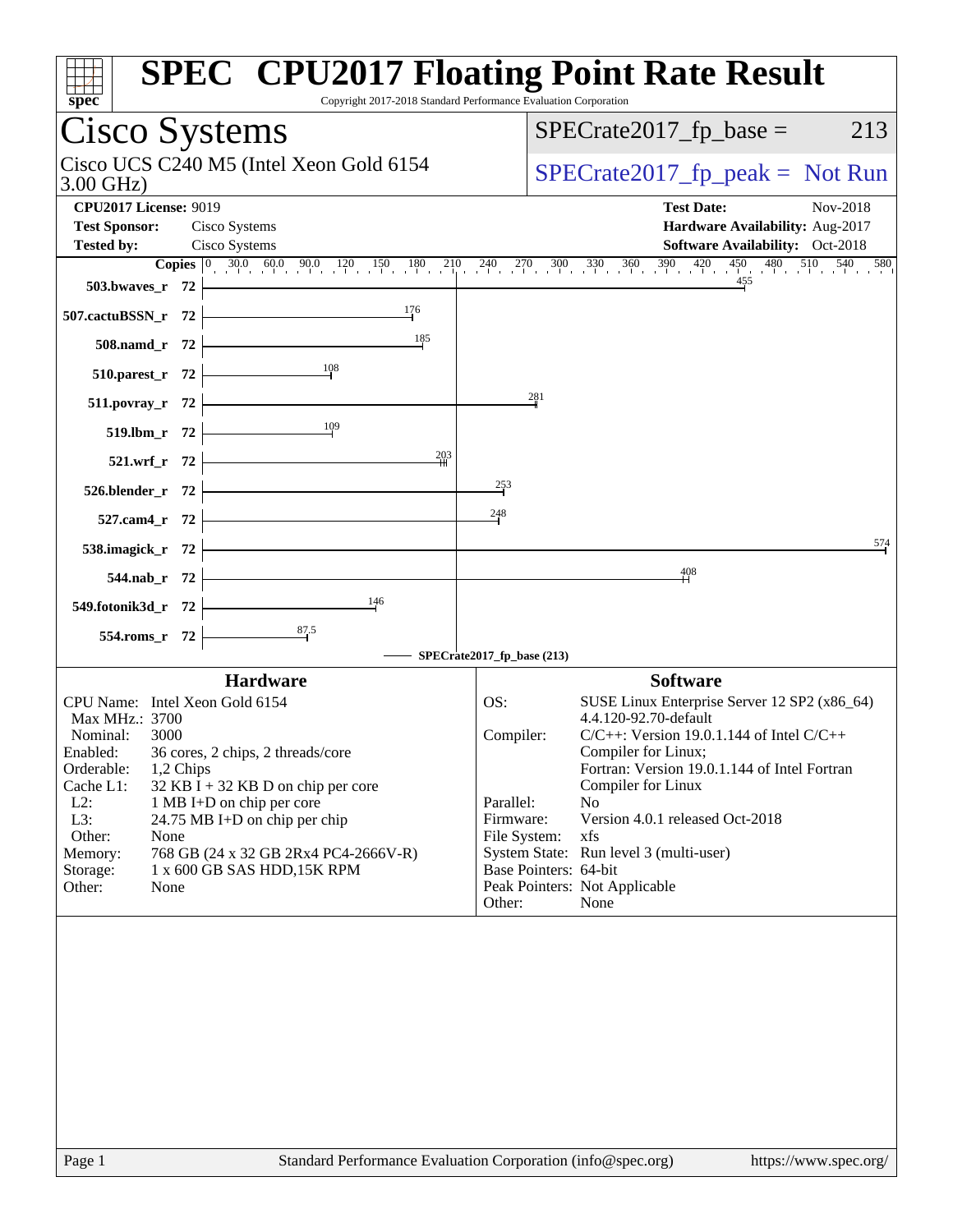

Copyright 2017-2018 Standard Performance Evaluation Corporation

## Cisco Systems

3.00 GHz) Cisco UCS C240 M5 (Intel Xeon Gold 6154  $\vert$  [SPECrate2017\\_fp\\_peak =](http://www.spec.org/auto/cpu2017/Docs/result-fields.html#SPECrate2017fppeak) Not Run

 $SPECTate2017<sub>fr</sub> base = 213$ 

**[CPU2017 License:](http://www.spec.org/auto/cpu2017/Docs/result-fields.html#CPU2017License)** 9019 **[Test Date:](http://www.spec.org/auto/cpu2017/Docs/result-fields.html#TestDate)** Nov-2018 **[Test Sponsor:](http://www.spec.org/auto/cpu2017/Docs/result-fields.html#TestSponsor)** Cisco Systems **[Hardware Availability:](http://www.spec.org/auto/cpu2017/Docs/result-fields.html#HardwareAvailability)** Aug-2017 **[Tested by:](http://www.spec.org/auto/cpu2017/Docs/result-fields.html#Testedby)** Cisco Systems **[Software Availability:](http://www.spec.org/auto/cpu2017/Docs/result-fields.html#SoftwareAvailability)** Oct-2018

#### **[Results Table](http://www.spec.org/auto/cpu2017/Docs/result-fields.html#ResultsTable)**

| <b>Base</b>                     |               |                |                |                |            | <b>Peak</b>    |            |               |                |              |                |              |                |              |
|---------------------------------|---------------|----------------|----------------|----------------|------------|----------------|------------|---------------|----------------|--------------|----------------|--------------|----------------|--------------|
| <b>Benchmark</b>                | <b>Copies</b> | <b>Seconds</b> | <b>Ratio</b>   | <b>Seconds</b> | Ratio      | <b>Seconds</b> | Ratio      | <b>Copies</b> | <b>Seconds</b> | <b>Ratio</b> | <b>Seconds</b> | <b>Ratio</b> | <b>Seconds</b> | <b>Ratio</b> |
| 503.bwayes_r                    | 72            | 1585           | 455            | 1585           | 455        | 1585           | 455        |               |                |              |                |              |                |              |
| 507.cactuBSSN r                 | 72            | 517            | 176            | 518            | 176        | 518            | 176        |               |                |              |                |              |                |              |
| $508$ .namd $r$                 | 72            | 370            | <b>185</b>     | 371            | 185        | 370            | 185        |               |                |              |                |              |                |              |
| 510.parest_r                    | 72            | 1744           | 108            | 1747           | <b>108</b> | 1758           | 107        |               |                |              |                |              |                |              |
| 511.povray_r                    | 72            | 599            | 281            | 599            | 281        | 602            | 279        |               |                |              |                |              |                |              |
| $519$ .lbm $r$                  | 72            | 699            | 109            | 700            | 108        | 699            | <b>109</b> |               |                |              |                |              |                |              |
| $521$ .wrf r                    | 72            | 789            | 205            | 796            | 203        | 807            | 200        |               |                |              |                |              |                |              |
| 526.blender_r                   | 72            | 434            | 253            | 433            | 253        | 434            | 253        |               |                |              |                |              |                |              |
| $527$ .cam $4r$                 | 72            | 507            | 248            | 507            | 248        | 505            | 249        |               |                |              |                |              |                |              |
| 538.imagick_r                   | 72            | 312            | 574            | 312            | 573        | 312            | 574        |               |                |              |                |              |                |              |
| $544$ .nab_r                    | 72            | 300            | 404            | 296            | 409        | 297            | 408        |               |                |              |                |              |                |              |
| 549.fotonik3d r                 | 72            | 1926           | 146            | 1928           | 146        | 1927           | 146        |               |                |              |                |              |                |              |
| $554$ .roms_r                   | 72            | 1308           | 87.5           | 1310           | 87.3       | 1300           | 88.0       |               |                |              |                |              |                |              |
| $SPECrate2017$ fp base =<br>213 |               |                |                |                |            |                |            |               |                |              |                |              |                |              |
| $SPECrate2017_fp\_peak =$       |               |                | <b>Not Run</b> |                |            |                |            |               |                |              |                |              |                |              |

Results appear in the [order in which they were run.](http://www.spec.org/auto/cpu2017/Docs/result-fields.html#RunOrder) Bold underlined text [indicates a median measurement.](http://www.spec.org/auto/cpu2017/Docs/result-fields.html#Median)

#### **[Submit Notes](http://www.spec.org/auto/cpu2017/Docs/result-fields.html#SubmitNotes)**

 The numactl mechanism was used to bind copies to processors. The config file option 'submit' was used to generate numactl commands to bind each copy to a specific processor. For details, please see the config file.

#### **[Operating System Notes](http://www.spec.org/auto/cpu2017/Docs/result-fields.html#OperatingSystemNotes)**

Stack size set to unlimited using "ulimit -s unlimited"

#### **[General Notes](http://www.spec.org/auto/cpu2017/Docs/result-fields.html#GeneralNotes)**

Environment variables set by runcpu before the start of the run: LD\_LIBRARY\_PATH = "/home/cpu2017/lib/ia32:/home/cpu2017/lib/intel64"

 Binaries compiled on a system with 1x Intel Core i7-4790 CPU + 32GB RAM memory using Redhat Enterprise Linux 7.4 Transparent Huge Pages enabled by default Prior to runcpu invocation Filesystem page cache synced and cleared with: sync; echo 3> /proc/sys/vm/drop\_caches runcpu command invoked through numactl i.e.: numactl --interleave=all runcpu <etc> Yes: The test sponsor attests, as of date of publication, that CVE-2017-5754 (Meltdown) is mitigated in the system as tested and documented.

**(Continued on next page)**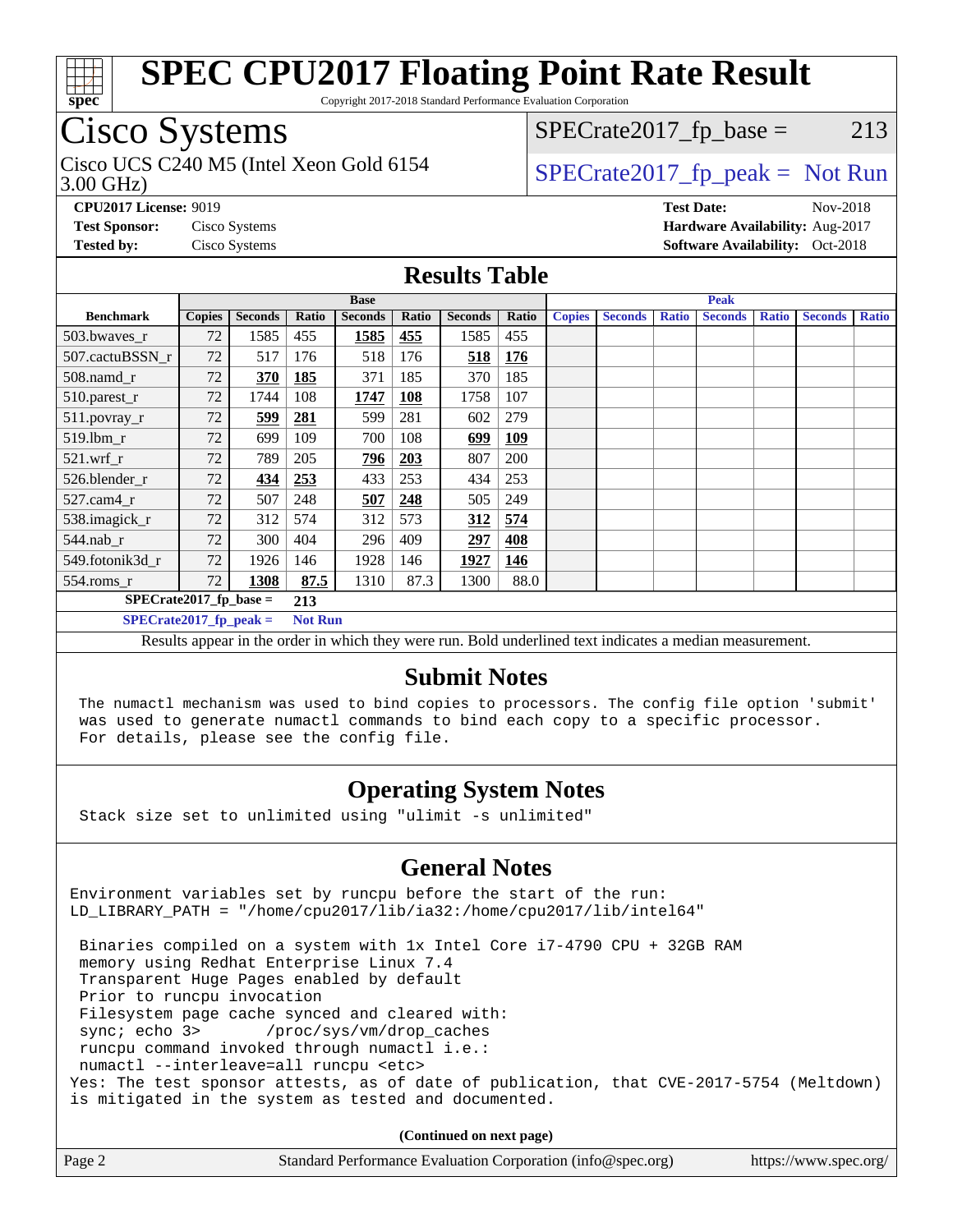

Copyright 2017-2018 Standard Performance Evaluation Corporation

## Cisco Systems

3.00 GHz) Cisco UCS C240 M5 (Intel Xeon Gold 6154  $\vert$  [SPECrate2017\\_fp\\_peak =](http://www.spec.org/auto/cpu2017/Docs/result-fields.html#SPECrate2017fppeak) Not Run

 $SPECTate2017<sub>fr</sub> base = 213$ 

#### **[CPU2017 License:](http://www.spec.org/auto/cpu2017/Docs/result-fields.html#CPU2017License)** 9019 **[Test Date:](http://www.spec.org/auto/cpu2017/Docs/result-fields.html#TestDate)** Nov-2018

**[Test Sponsor:](http://www.spec.org/auto/cpu2017/Docs/result-fields.html#TestSponsor)** Cisco Systems **[Hardware Availability:](http://www.spec.org/auto/cpu2017/Docs/result-fields.html#HardwareAvailability)** Aug-2017

**[Tested by:](http://www.spec.org/auto/cpu2017/Docs/result-fields.html#Testedby)** Cisco Systems **[Software Availability:](http://www.spec.org/auto/cpu2017/Docs/result-fields.html#SoftwareAvailability)** Oct-2018

#### **[General Notes \(Continued\)](http://www.spec.org/auto/cpu2017/Docs/result-fields.html#GeneralNotes)**

Yes: The test sponsor attests, as of date of publication, that CVE-2017-5753 (Spectre variant 1) is mitigated in the system as tested and documented. Yes: The test sponsor attests, as of date of publication, that CVE-2017-5715 (Spectre variant 2) is mitigated in the system as tested and documented.

#### **[Platform Notes](http://www.spec.org/auto/cpu2017/Docs/result-fields.html#PlatformNotes)**

Page 3 Standard Performance Evaluation Corporation [\(info@spec.org\)](mailto:info@spec.org) <https://www.spec.org/> BIOS Settings: Intel HyperThreading Technology set to Enabled CPU performance set to Enterprise Power Performance Tuning set to OS Controls SNC set to Enabled IMC Interleaving set to 1-way Interleave Patrol Scrub set to Disabled Sysinfo program /home/cpu2017/bin/sysinfo Rev: r5797 of 2017-06-14 96c45e4568ad54c135fd618bcc091c0f running on linux-dkz7 Tue Dec 4 00:08:22 2018 SUT (System Under Test) info as seen by some common utilities. For more information on this section, see <https://www.spec.org/cpu2017/Docs/config.html#sysinfo> From /proc/cpuinfo model name : Intel(R) Xeon(R) Gold 6154 CPU @ 3.00GHz 2 "physical id"s (chips) 72 "processors" cores, siblings (Caution: counting these is hw and system dependent. The following excerpts from /proc/cpuinfo might not be reliable. Use with caution.) cpu cores : 18 siblings : 36 physical 0: cores 0 1 2 3 4 8 9 10 11 16 17 18 19 20 24 25 26 27 physical 1: cores 0 1 2 3 4 8 9 10 11 16 17 18 19 20 24 25 26 27 From lscpu: Architecture: x86\_64 CPU op-mode(s): 32-bit, 64-bit Byte Order: Little Endian  $CPU(s):$  72 On-line CPU(s) list: 0-71 Thread(s) per core: 2 Core(s) per socket: 18 Socket(s): 2 NUMA node(s): 4 Vendor ID: GenuineIntel CPU family: 6 Model: 85 **(Continued on next page)**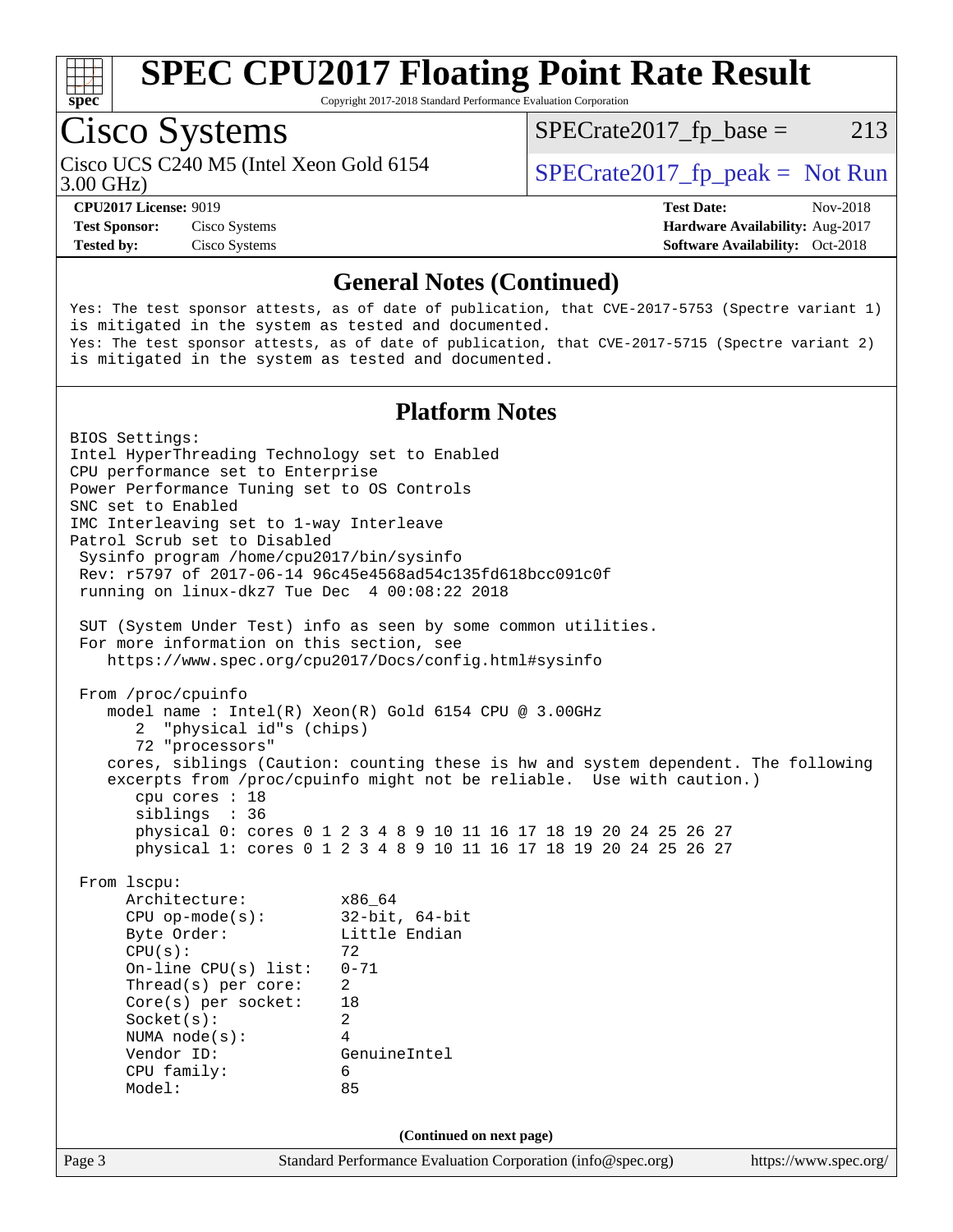

Copyright 2017-2018 Standard Performance Evaluation Corporation

Cisco Systems<br>Cisco UCS C240 M5 (Intel Xeon Gold 6154

 $SPECrate2017_fp\_base = 213$ 

3.00 GHz)

### $SPECTate 2017_fp\_peak = Not Run$

**[CPU2017 License:](http://www.spec.org/auto/cpu2017/Docs/result-fields.html#CPU2017License)** 9019 **[Test Date:](http://www.spec.org/auto/cpu2017/Docs/result-fields.html#TestDate)** Nov-2018 **[Test Sponsor:](http://www.spec.org/auto/cpu2017/Docs/result-fields.html#TestSponsor)** Cisco Systems **[Hardware Availability:](http://www.spec.org/auto/cpu2017/Docs/result-fields.html#HardwareAvailability)** Aug-2017 **[Tested by:](http://www.spec.org/auto/cpu2017/Docs/result-fields.html#Testedby)** Cisco Systems **[Software Availability:](http://www.spec.org/auto/cpu2017/Docs/result-fields.html#SoftwareAvailability)** Oct-2018

#### **[Platform Notes \(Continued\)](http://www.spec.org/auto/cpu2017/Docs/result-fields.html#PlatformNotes)**

| Stepping:<br>4<br>CPU MHz:<br>3357.812<br>$CPU$ $max$ $MHz$ :<br>3700.0000<br>CPU min MHz:<br>1200.0000<br>5985.91<br>BogoMIPS:<br>Virtualization:<br>$VT - x$<br>Lld cache:<br>32K<br>Lli cache:<br>32K<br>$L2$ cache:<br>1024K<br>L3 cache:<br>25344K<br>NUMA node0 CPU(s):<br>$0-2, 5, 6, 9, 10, 14, 15, 36-38, 41, 42, 45, 46, 50, 51$<br>NUMA nodel CPU(s):<br>3, 4, 7, 8, 11-13, 16, 17, 39, 40, 43, 44, 47-49, 52, 53<br>NUMA node2 CPU(s):<br>18-20, 23, 24, 27, 28, 32, 33, 54-56, 59, 60, 63, 64, 68, 69<br>NUMA $node3$ $CPU(s):$<br>21, 22, 25, 26, 29-31, 34, 35, 57, 58, 61, 62, 65-67, 70, 71<br>fpu vme de pse tsc msr pae mce cx8 apic sep mtrr pge mca cmov<br>Flags:<br>pat pse36 clflush dts acpi mmx fxsr sse sse2 ss ht tm pbe syscall nx pdpelgb rdtscp<br>lm constant_tsc art arch_perfmon pebs bts rep_good nopl xtopology nonstop_tsc<br>aperfmperf eagerfpu pni pclmulqdq dtes64 monitor ds_cpl vmx smx est tm2 ssse3 sdbg<br>fma cx16 xtpr pdcm pcid dca sse4_1 sse4_2 x2apic movbe popcnt tsc_deadline_timer aes<br>xsave avx f16c rdrand lahf_lm abm 3dnowprefetch ida arat epb invpcid_single pln pts<br>dtherm hwp hwp_act_window hwp_epp hwp_pkg_req intel_pt rsb_ctxsw spec_ctrl stibp<br>retpoline kaiser tpr_shadow vnmi flexpriority ept vpid fsgsbase tsc_adjust bmil hle<br>avx2 smep bmi2 erms invpcid rtm cqm mpx avx512f avx512dq rdseed adx smap clflushopt<br>clwb avx512cd avx512bw avx512vl xsaveopt xsavec xgetbvl cqm_llc cqm_occup_llc<br>/proc/cpuinfo cache data<br>cache size $: 25344$ KB<br>From numactl --hardware WARNING: a numactl 'node' might or might not correspond to a<br>physical chip.<br>$available: 4 nodes (0-3)$<br>node 0 cpus: 0 1 2 5 6 9 10 14 15 36 37 38 41 42 45 46 50 51<br>node 0 size: 192097 MB<br>node 0 free: 191801 MB<br>node 1 cpus: 3 4 7 8 11 12 13 16 17 39 40 43 44 47 48 49 52 53<br>node 1 size: 193528 MB<br>node 1 free: 193283 MB<br>node 2 cpus: 18 19 20 23 24 27 28 32 33 54 55 56 59 60 63 64 68 69<br>node 2 size: 193528 MB<br>node 2 free: 193194 MB<br>node 3 cpus: 21 22 25 26 29 30 31 34 35 57 58 61 62 65 66 67 70 71<br>node 3 size: 193525 MB<br>node 3 free: 193299 MB<br>node distances:<br>node<br>$\Omega$<br>$\mathbf{1}$<br>2<br>3<br>0:<br>10<br>11<br>21<br>21<br>(Continued on next page) | Model name: | $Intel(R) Xeon(R) Gold 6154 CPU @ 3.00GHz$ |
|-----------------------------------------------------------------------------------------------------------------------------------------------------------------------------------------------------------------------------------------------------------------------------------------------------------------------------------------------------------------------------------------------------------------------------------------------------------------------------------------------------------------------------------------------------------------------------------------------------------------------------------------------------------------------------------------------------------------------------------------------------------------------------------------------------------------------------------------------------------------------------------------------------------------------------------------------------------------------------------------------------------------------------------------------------------------------------------------------------------------------------------------------------------------------------------------------------------------------------------------------------------------------------------------------------------------------------------------------------------------------------------------------------------------------------------------------------------------------------------------------------------------------------------------------------------------------------------------------------------------------------------------------------------------------------------------------------------------------------------------------------------------------------------------------------------------------------------------------------------------------------------------------------------------------------------------------------------------------------------------------------------------------------------------------------------------------------------------------------------------------------------------------------------------------------------------------------------------------------------------------------------------------------------------------------------------|-------------|--------------------------------------------|
|                                                                                                                                                                                                                                                                                                                                                                                                                                                                                                                                                                                                                                                                                                                                                                                                                                                                                                                                                                                                                                                                                                                                                                                                                                                                                                                                                                                                                                                                                                                                                                                                                                                                                                                                                                                                                                                                                                                                                                                                                                                                                                                                                                                                                                                                                                                 |             |                                            |
|                                                                                                                                                                                                                                                                                                                                                                                                                                                                                                                                                                                                                                                                                                                                                                                                                                                                                                                                                                                                                                                                                                                                                                                                                                                                                                                                                                                                                                                                                                                                                                                                                                                                                                                                                                                                                                                                                                                                                                                                                                                                                                                                                                                                                                                                                                                 |             |                                            |
|                                                                                                                                                                                                                                                                                                                                                                                                                                                                                                                                                                                                                                                                                                                                                                                                                                                                                                                                                                                                                                                                                                                                                                                                                                                                                                                                                                                                                                                                                                                                                                                                                                                                                                                                                                                                                                                                                                                                                                                                                                                                                                                                                                                                                                                                                                                 |             |                                            |
|                                                                                                                                                                                                                                                                                                                                                                                                                                                                                                                                                                                                                                                                                                                                                                                                                                                                                                                                                                                                                                                                                                                                                                                                                                                                                                                                                                                                                                                                                                                                                                                                                                                                                                                                                                                                                                                                                                                                                                                                                                                                                                                                                                                                                                                                                                                 |             |                                            |
|                                                                                                                                                                                                                                                                                                                                                                                                                                                                                                                                                                                                                                                                                                                                                                                                                                                                                                                                                                                                                                                                                                                                                                                                                                                                                                                                                                                                                                                                                                                                                                                                                                                                                                                                                                                                                                                                                                                                                                                                                                                                                                                                                                                                                                                                                                                 |             |                                            |
|                                                                                                                                                                                                                                                                                                                                                                                                                                                                                                                                                                                                                                                                                                                                                                                                                                                                                                                                                                                                                                                                                                                                                                                                                                                                                                                                                                                                                                                                                                                                                                                                                                                                                                                                                                                                                                                                                                                                                                                                                                                                                                                                                                                                                                                                                                                 |             |                                            |
|                                                                                                                                                                                                                                                                                                                                                                                                                                                                                                                                                                                                                                                                                                                                                                                                                                                                                                                                                                                                                                                                                                                                                                                                                                                                                                                                                                                                                                                                                                                                                                                                                                                                                                                                                                                                                                                                                                                                                                                                                                                                                                                                                                                                                                                                                                                 |             |                                            |
|                                                                                                                                                                                                                                                                                                                                                                                                                                                                                                                                                                                                                                                                                                                                                                                                                                                                                                                                                                                                                                                                                                                                                                                                                                                                                                                                                                                                                                                                                                                                                                                                                                                                                                                                                                                                                                                                                                                                                                                                                                                                                                                                                                                                                                                                                                                 |             |                                            |
|                                                                                                                                                                                                                                                                                                                                                                                                                                                                                                                                                                                                                                                                                                                                                                                                                                                                                                                                                                                                                                                                                                                                                                                                                                                                                                                                                                                                                                                                                                                                                                                                                                                                                                                                                                                                                                                                                                                                                                                                                                                                                                                                                                                                                                                                                                                 |             |                                            |
|                                                                                                                                                                                                                                                                                                                                                                                                                                                                                                                                                                                                                                                                                                                                                                                                                                                                                                                                                                                                                                                                                                                                                                                                                                                                                                                                                                                                                                                                                                                                                                                                                                                                                                                                                                                                                                                                                                                                                                                                                                                                                                                                                                                                                                                                                                                 |             |                                            |
|                                                                                                                                                                                                                                                                                                                                                                                                                                                                                                                                                                                                                                                                                                                                                                                                                                                                                                                                                                                                                                                                                                                                                                                                                                                                                                                                                                                                                                                                                                                                                                                                                                                                                                                                                                                                                                                                                                                                                                                                                                                                                                                                                                                                                                                                                                                 |             |                                            |
|                                                                                                                                                                                                                                                                                                                                                                                                                                                                                                                                                                                                                                                                                                                                                                                                                                                                                                                                                                                                                                                                                                                                                                                                                                                                                                                                                                                                                                                                                                                                                                                                                                                                                                                                                                                                                                                                                                                                                                                                                                                                                                                                                                                                                                                                                                                 |             |                                            |
|                                                                                                                                                                                                                                                                                                                                                                                                                                                                                                                                                                                                                                                                                                                                                                                                                                                                                                                                                                                                                                                                                                                                                                                                                                                                                                                                                                                                                                                                                                                                                                                                                                                                                                                                                                                                                                                                                                                                                                                                                                                                                                                                                                                                                                                                                                                 |             |                                            |
|                                                                                                                                                                                                                                                                                                                                                                                                                                                                                                                                                                                                                                                                                                                                                                                                                                                                                                                                                                                                                                                                                                                                                                                                                                                                                                                                                                                                                                                                                                                                                                                                                                                                                                                                                                                                                                                                                                                                                                                                                                                                                                                                                                                                                                                                                                                 |             |                                            |
|                                                                                                                                                                                                                                                                                                                                                                                                                                                                                                                                                                                                                                                                                                                                                                                                                                                                                                                                                                                                                                                                                                                                                                                                                                                                                                                                                                                                                                                                                                                                                                                                                                                                                                                                                                                                                                                                                                                                                                                                                                                                                                                                                                                                                                                                                                                 |             |                                            |
|                                                                                                                                                                                                                                                                                                                                                                                                                                                                                                                                                                                                                                                                                                                                                                                                                                                                                                                                                                                                                                                                                                                                                                                                                                                                                                                                                                                                                                                                                                                                                                                                                                                                                                                                                                                                                                                                                                                                                                                                                                                                                                                                                                                                                                                                                                                 |             |                                            |
|                                                                                                                                                                                                                                                                                                                                                                                                                                                                                                                                                                                                                                                                                                                                                                                                                                                                                                                                                                                                                                                                                                                                                                                                                                                                                                                                                                                                                                                                                                                                                                                                                                                                                                                                                                                                                                                                                                                                                                                                                                                                                                                                                                                                                                                                                                                 |             |                                            |
|                                                                                                                                                                                                                                                                                                                                                                                                                                                                                                                                                                                                                                                                                                                                                                                                                                                                                                                                                                                                                                                                                                                                                                                                                                                                                                                                                                                                                                                                                                                                                                                                                                                                                                                                                                                                                                                                                                                                                                                                                                                                                                                                                                                                                                                                                                                 |             |                                            |
|                                                                                                                                                                                                                                                                                                                                                                                                                                                                                                                                                                                                                                                                                                                                                                                                                                                                                                                                                                                                                                                                                                                                                                                                                                                                                                                                                                                                                                                                                                                                                                                                                                                                                                                                                                                                                                                                                                                                                                                                                                                                                                                                                                                                                                                                                                                 |             |                                            |
|                                                                                                                                                                                                                                                                                                                                                                                                                                                                                                                                                                                                                                                                                                                                                                                                                                                                                                                                                                                                                                                                                                                                                                                                                                                                                                                                                                                                                                                                                                                                                                                                                                                                                                                                                                                                                                                                                                                                                                                                                                                                                                                                                                                                                                                                                                                 |             |                                            |
|                                                                                                                                                                                                                                                                                                                                                                                                                                                                                                                                                                                                                                                                                                                                                                                                                                                                                                                                                                                                                                                                                                                                                                                                                                                                                                                                                                                                                                                                                                                                                                                                                                                                                                                                                                                                                                                                                                                                                                                                                                                                                                                                                                                                                                                                                                                 |             |                                            |
|                                                                                                                                                                                                                                                                                                                                                                                                                                                                                                                                                                                                                                                                                                                                                                                                                                                                                                                                                                                                                                                                                                                                                                                                                                                                                                                                                                                                                                                                                                                                                                                                                                                                                                                                                                                                                                                                                                                                                                                                                                                                                                                                                                                                                                                                                                                 |             |                                            |
|                                                                                                                                                                                                                                                                                                                                                                                                                                                                                                                                                                                                                                                                                                                                                                                                                                                                                                                                                                                                                                                                                                                                                                                                                                                                                                                                                                                                                                                                                                                                                                                                                                                                                                                                                                                                                                                                                                                                                                                                                                                                                                                                                                                                                                                                                                                 |             |                                            |
|                                                                                                                                                                                                                                                                                                                                                                                                                                                                                                                                                                                                                                                                                                                                                                                                                                                                                                                                                                                                                                                                                                                                                                                                                                                                                                                                                                                                                                                                                                                                                                                                                                                                                                                                                                                                                                                                                                                                                                                                                                                                                                                                                                                                                                                                                                                 |             |                                            |
|                                                                                                                                                                                                                                                                                                                                                                                                                                                                                                                                                                                                                                                                                                                                                                                                                                                                                                                                                                                                                                                                                                                                                                                                                                                                                                                                                                                                                                                                                                                                                                                                                                                                                                                                                                                                                                                                                                                                                                                                                                                                                                                                                                                                                                                                                                                 |             |                                            |
|                                                                                                                                                                                                                                                                                                                                                                                                                                                                                                                                                                                                                                                                                                                                                                                                                                                                                                                                                                                                                                                                                                                                                                                                                                                                                                                                                                                                                                                                                                                                                                                                                                                                                                                                                                                                                                                                                                                                                                                                                                                                                                                                                                                                                                                                                                                 |             |                                            |
|                                                                                                                                                                                                                                                                                                                                                                                                                                                                                                                                                                                                                                                                                                                                                                                                                                                                                                                                                                                                                                                                                                                                                                                                                                                                                                                                                                                                                                                                                                                                                                                                                                                                                                                                                                                                                                                                                                                                                                                                                                                                                                                                                                                                                                                                                                                 |             |                                            |
|                                                                                                                                                                                                                                                                                                                                                                                                                                                                                                                                                                                                                                                                                                                                                                                                                                                                                                                                                                                                                                                                                                                                                                                                                                                                                                                                                                                                                                                                                                                                                                                                                                                                                                                                                                                                                                                                                                                                                                                                                                                                                                                                                                                                                                                                                                                 |             |                                            |
|                                                                                                                                                                                                                                                                                                                                                                                                                                                                                                                                                                                                                                                                                                                                                                                                                                                                                                                                                                                                                                                                                                                                                                                                                                                                                                                                                                                                                                                                                                                                                                                                                                                                                                                                                                                                                                                                                                                                                                                                                                                                                                                                                                                                                                                                                                                 |             |                                            |
|                                                                                                                                                                                                                                                                                                                                                                                                                                                                                                                                                                                                                                                                                                                                                                                                                                                                                                                                                                                                                                                                                                                                                                                                                                                                                                                                                                                                                                                                                                                                                                                                                                                                                                                                                                                                                                                                                                                                                                                                                                                                                                                                                                                                                                                                                                                 |             |                                            |
|                                                                                                                                                                                                                                                                                                                                                                                                                                                                                                                                                                                                                                                                                                                                                                                                                                                                                                                                                                                                                                                                                                                                                                                                                                                                                                                                                                                                                                                                                                                                                                                                                                                                                                                                                                                                                                                                                                                                                                                                                                                                                                                                                                                                                                                                                                                 |             |                                            |
|                                                                                                                                                                                                                                                                                                                                                                                                                                                                                                                                                                                                                                                                                                                                                                                                                                                                                                                                                                                                                                                                                                                                                                                                                                                                                                                                                                                                                                                                                                                                                                                                                                                                                                                                                                                                                                                                                                                                                                                                                                                                                                                                                                                                                                                                                                                 |             |                                            |
|                                                                                                                                                                                                                                                                                                                                                                                                                                                                                                                                                                                                                                                                                                                                                                                                                                                                                                                                                                                                                                                                                                                                                                                                                                                                                                                                                                                                                                                                                                                                                                                                                                                                                                                                                                                                                                                                                                                                                                                                                                                                                                                                                                                                                                                                                                                 |             |                                            |
|                                                                                                                                                                                                                                                                                                                                                                                                                                                                                                                                                                                                                                                                                                                                                                                                                                                                                                                                                                                                                                                                                                                                                                                                                                                                                                                                                                                                                                                                                                                                                                                                                                                                                                                                                                                                                                                                                                                                                                                                                                                                                                                                                                                                                                                                                                                 |             |                                            |
|                                                                                                                                                                                                                                                                                                                                                                                                                                                                                                                                                                                                                                                                                                                                                                                                                                                                                                                                                                                                                                                                                                                                                                                                                                                                                                                                                                                                                                                                                                                                                                                                                                                                                                                                                                                                                                                                                                                                                                                                                                                                                                                                                                                                                                                                                                                 |             |                                            |
|                                                                                                                                                                                                                                                                                                                                                                                                                                                                                                                                                                                                                                                                                                                                                                                                                                                                                                                                                                                                                                                                                                                                                                                                                                                                                                                                                                                                                                                                                                                                                                                                                                                                                                                                                                                                                                                                                                                                                                                                                                                                                                                                                                                                                                                                                                                 |             |                                            |
|                                                                                                                                                                                                                                                                                                                                                                                                                                                                                                                                                                                                                                                                                                                                                                                                                                                                                                                                                                                                                                                                                                                                                                                                                                                                                                                                                                                                                                                                                                                                                                                                                                                                                                                                                                                                                                                                                                                                                                                                                                                                                                                                                                                                                                                                                                                 |             |                                            |
|                                                                                                                                                                                                                                                                                                                                                                                                                                                                                                                                                                                                                                                                                                                                                                                                                                                                                                                                                                                                                                                                                                                                                                                                                                                                                                                                                                                                                                                                                                                                                                                                                                                                                                                                                                                                                                                                                                                                                                                                                                                                                                                                                                                                                                                                                                                 |             |                                            |
|                                                                                                                                                                                                                                                                                                                                                                                                                                                                                                                                                                                                                                                                                                                                                                                                                                                                                                                                                                                                                                                                                                                                                                                                                                                                                                                                                                                                                                                                                                                                                                                                                                                                                                                                                                                                                                                                                                                                                                                                                                                                                                                                                                                                                                                                                                                 |             |                                            |
|                                                                                                                                                                                                                                                                                                                                                                                                                                                                                                                                                                                                                                                                                                                                                                                                                                                                                                                                                                                                                                                                                                                                                                                                                                                                                                                                                                                                                                                                                                                                                                                                                                                                                                                                                                                                                                                                                                                                                                                                                                                                                                                                                                                                                                                                                                                 |             |                                            |
|                                                                                                                                                                                                                                                                                                                                                                                                                                                                                                                                                                                                                                                                                                                                                                                                                                                                                                                                                                                                                                                                                                                                                                                                                                                                                                                                                                                                                                                                                                                                                                                                                                                                                                                                                                                                                                                                                                                                                                                                                                                                                                                                                                                                                                                                                                                 |             |                                            |
|                                                                                                                                                                                                                                                                                                                                                                                                                                                                                                                                                                                                                                                                                                                                                                                                                                                                                                                                                                                                                                                                                                                                                                                                                                                                                                                                                                                                                                                                                                                                                                                                                                                                                                                                                                                                                                                                                                                                                                                                                                                                                                                                                                                                                                                                                                                 |             |                                            |
|                                                                                                                                                                                                                                                                                                                                                                                                                                                                                                                                                                                                                                                                                                                                                                                                                                                                                                                                                                                                                                                                                                                                                                                                                                                                                                                                                                                                                                                                                                                                                                                                                                                                                                                                                                                                                                                                                                                                                                                                                                                                                                                                                                                                                                                                                                                 |             |                                            |
|                                                                                                                                                                                                                                                                                                                                                                                                                                                                                                                                                                                                                                                                                                                                                                                                                                                                                                                                                                                                                                                                                                                                                                                                                                                                                                                                                                                                                                                                                                                                                                                                                                                                                                                                                                                                                                                                                                                                                                                                                                                                                                                                                                                                                                                                                                                 |             |                                            |
|                                                                                                                                                                                                                                                                                                                                                                                                                                                                                                                                                                                                                                                                                                                                                                                                                                                                                                                                                                                                                                                                                                                                                                                                                                                                                                                                                                                                                                                                                                                                                                                                                                                                                                                                                                                                                                                                                                                                                                                                                                                                                                                                                                                                                                                                                                                 |             |                                            |
|                                                                                                                                                                                                                                                                                                                                                                                                                                                                                                                                                                                                                                                                                                                                                                                                                                                                                                                                                                                                                                                                                                                                                                                                                                                                                                                                                                                                                                                                                                                                                                                                                                                                                                                                                                                                                                                                                                                                                                                                                                                                                                                                                                                                                                                                                                                 |             |                                            |
|                                                                                                                                                                                                                                                                                                                                                                                                                                                                                                                                                                                                                                                                                                                                                                                                                                                                                                                                                                                                                                                                                                                                                                                                                                                                                                                                                                                                                                                                                                                                                                                                                                                                                                                                                                                                                                                                                                                                                                                                                                                                                                                                                                                                                                                                                                                 |             |                                            |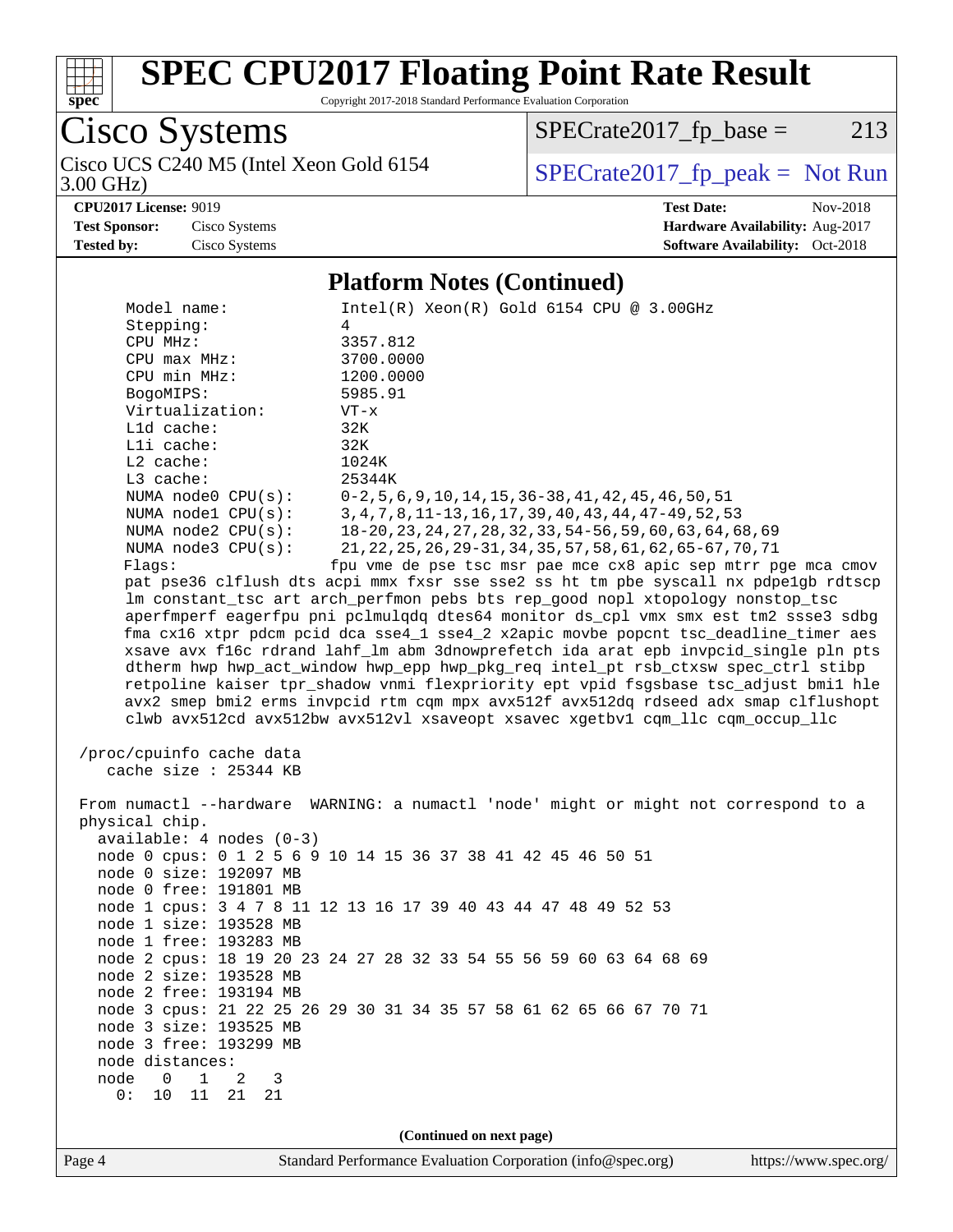| Spec                                                                                                                                            | Copyright 2017-2018 Standard Performance Evaluation Corporation                                                                                                                                                                                                                                                                                                                                                                                        | <b>SPEC CPU2017 Floating Point Rate Result</b>                                                                                                                                                                                                                      |
|-------------------------------------------------------------------------------------------------------------------------------------------------|--------------------------------------------------------------------------------------------------------------------------------------------------------------------------------------------------------------------------------------------------------------------------------------------------------------------------------------------------------------------------------------------------------------------------------------------------------|---------------------------------------------------------------------------------------------------------------------------------------------------------------------------------------------------------------------------------------------------------------------|
| Cisco Systems                                                                                                                                   |                                                                                                                                                                                                                                                                                                                                                                                                                                                        | $SPECrate2017_fp\_base =$<br>213                                                                                                                                                                                                                                    |
| $3.00$ GHz)                                                                                                                                     | Cisco UCS C240 M5 (Intel Xeon Gold 6154                                                                                                                                                                                                                                                                                                                                                                                                                | $SPECrate2017fr peak = Not Run$                                                                                                                                                                                                                                     |
| <b>CPU2017 License: 9019</b><br><b>Test Sponsor:</b><br><b>Tested by:</b>                                                                       | Cisco Systems<br>Cisco Systems                                                                                                                                                                                                                                                                                                                                                                                                                         | <b>Test Date:</b><br>Nov-2018<br>Hardware Availability: Aug-2017<br><b>Software Availability:</b> Oct-2018                                                                                                                                                          |
|                                                                                                                                                 | <b>Platform Notes (Continued)</b>                                                                                                                                                                                                                                                                                                                                                                                                                      |                                                                                                                                                                                                                                                                     |
| 1:<br>2:<br>21<br>3:<br>21<br>From /proc/meminfo<br>MemTotal:<br>HugePages_Total:<br>Hugepagesize:<br>SuSE-release:<br>os-release:<br>ID="sles" | 11 10 21 21<br>21<br>10<br>11<br>21<br>11<br>10<br>791224868 kB<br>0<br>2048 kB<br>From /etc/*release* /etc/*version*<br>SUSE Linux Enterprise Server 12 (x86_64)<br>$VERSION = 12$<br>PATCHLEVEL = 2<br># Please check /etc/os-release for details about this release.<br>NAME="SLES"<br>VERSION="12-SP2"<br>VERSION ID="12.2"<br>PRETTY_NAME="SUSE Linux Enterprise Server 12 SP2"<br>$ANSI$ _COLOR=" $0:32$ "<br>CPE_NAME="cpe:/o:suse:sles:12:sp2" | # This file is deprecated and will be removed in a future service pack or release.                                                                                                                                                                                  |
| uname $-a$ :<br>Filesystem<br>/dev/sda2                                                                                                         | x86_64 x86_64 x86_64 GNU/Linux<br>run-level 3 Dec 3 22:55<br>SPEC is set to: /home/cpu2017<br>Type Size Used Avail Use% Mounted on<br>xfs<br>500G 118G 383G 24% /                                                                                                                                                                                                                                                                                      | Linux linux-dkz7 4.4.120-92.70-default #1 SMP Wed Mar 14 15:59:43 UTC 2018 (52a83de)                                                                                                                                                                                |
| Memory:                                                                                                                                         | frequent changes to hardware, firmware, and the "DMTF SMBIOS" standard.<br>BIOS Cisco Systems, Inc. C240M5.4.0.1.139.1003182220 10/03/2018<br>12x 0xCE00 M393A4K40BB2-CTD 32 GB 2 rank 2666<br>12x 0xCE00 M393A4K40CB2-CTD 32 GB 2 rank 2666                                                                                                                                                                                                           | Additional information from dmidecode follows. WARNING: Use caution when you interpret<br>this section. The 'dmidecode' program reads system data which is "intended to allow<br>hardware to be accurately determined", but the intent may not be met, as there are |
|                                                                                                                                                 | (End of data from sysinfo program)                                                                                                                                                                                                                                                                                                                                                                                                                     |                                                                                                                                                                                                                                                                     |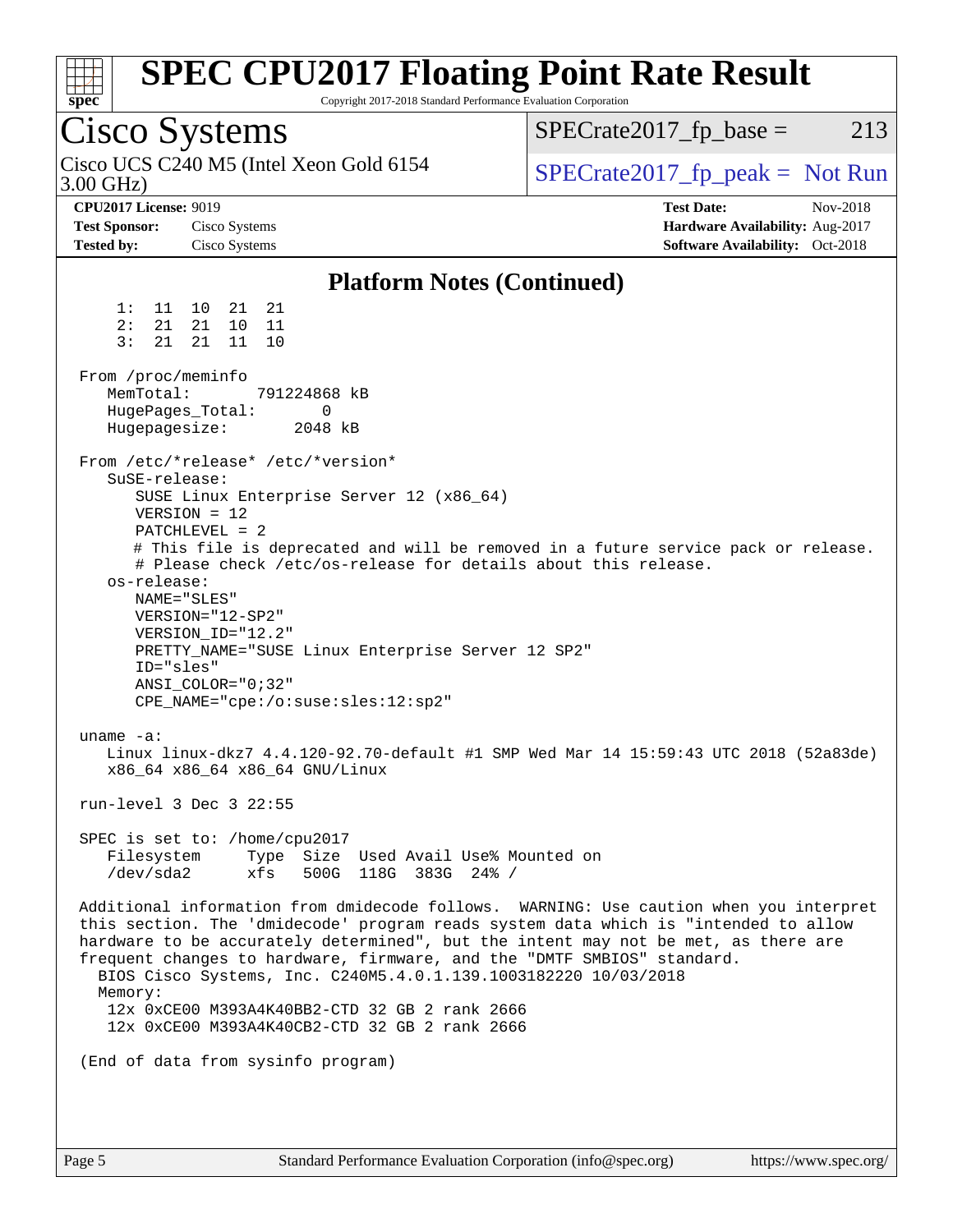

Copyright 2017-2018 Standard Performance Evaluation Corporation

# Cisco Systems<br>Cisco UCS C240 M5 (Intel Xeon Gold 6154

3.00 GHz)

 $SPECrate2017_fp\_base = 213$ 

**[Test Sponsor:](http://www.spec.org/auto/cpu2017/Docs/result-fields.html#TestSponsor)** Cisco Systems **[Hardware Availability:](http://www.spec.org/auto/cpu2017/Docs/result-fields.html#HardwareAvailability)** Aug-2017

 $SPECTate 2017_fp\_peak = Not Run$ 

**[CPU2017 License:](http://www.spec.org/auto/cpu2017/Docs/result-fields.html#CPU2017License)** 9019 **[Test Date:](http://www.spec.org/auto/cpu2017/Docs/result-fields.html#TestDate)** Nov-2018 **[Tested by:](http://www.spec.org/auto/cpu2017/Docs/result-fields.html#Testedby)** Cisco Systems **[Software Availability:](http://www.spec.org/auto/cpu2017/Docs/result-fields.html#SoftwareAvailability)** Oct-2018

#### **[Compiler Version Notes](http://www.spec.org/auto/cpu2017/Docs/result-fields.html#CompilerVersionNotes)**

| $CC$ 519.1bm_ $r(base)$ 538.imagick_ $r(base)$ 544.nab_ $r(base)$                                                                                                       |
|-------------------------------------------------------------------------------------------------------------------------------------------------------------------------|
| icc (ICC) 19.0.1.144 20181018<br>Copyright (C) 1985-2018 Intel Corporation. All rights reserved.                                                                        |
| CXXC 508.namd_r(base) 510.parest_r(base)                                                                                                                                |
| icpc (ICC) 19.0.1.144 20181018<br>Copyright (C) 1985-2018 Intel Corporation. All rights reserved.                                                                       |
| CC 511.povray_r(base) 526.blender_r(base)                                                                                                                               |
| icpc (ICC) 19.0.1.144 20181018<br>Copyright (C) 1985-2018 Intel Corporation. All rights reserved.<br>icc (ICC) 19.0.1.144 20181018                                      |
| Copyright (C) 1985-2018 Intel Corporation. All rights reserved.                                                                                                         |
| FC 507.cactuBSSN_r(base)                                                                                                                                                |
| icpc (ICC) 19.0.1.144 20181018<br>Copyright (C) 1985-2018 Intel Corporation. All rights reserved.<br>icc (ICC) 19.0.1.144 20181018                                      |
| Copyright (C) 1985-2018 Intel Corporation. All rights reserved.<br>ifort (IFORT) 19.0.1.144 20181018<br>Copyright (C) 1985-2018 Intel Corporation. All rights reserved. |
| 503.bwaves_r(base) 549.fotonik3d_r(base) 554.roms_r(base)<br>FC.                                                                                                        |
| ifort (IFORT) 19.0.1.144 20181018<br>Copyright (C) 1985-2018 Intel Corporation. All rights reserved.                                                                    |
| $521.wrf_r(base) 527.cam4_r(base)$                                                                                                                                      |
| ifort (IFORT) 19.0.1.144 20181018<br>Copyright (C) 1985-2018 Intel Corporation. All rights reserved.<br>icc (ICC) 19.0.1.144 20181018                                   |
| (Continued on next page)                                                                                                                                                |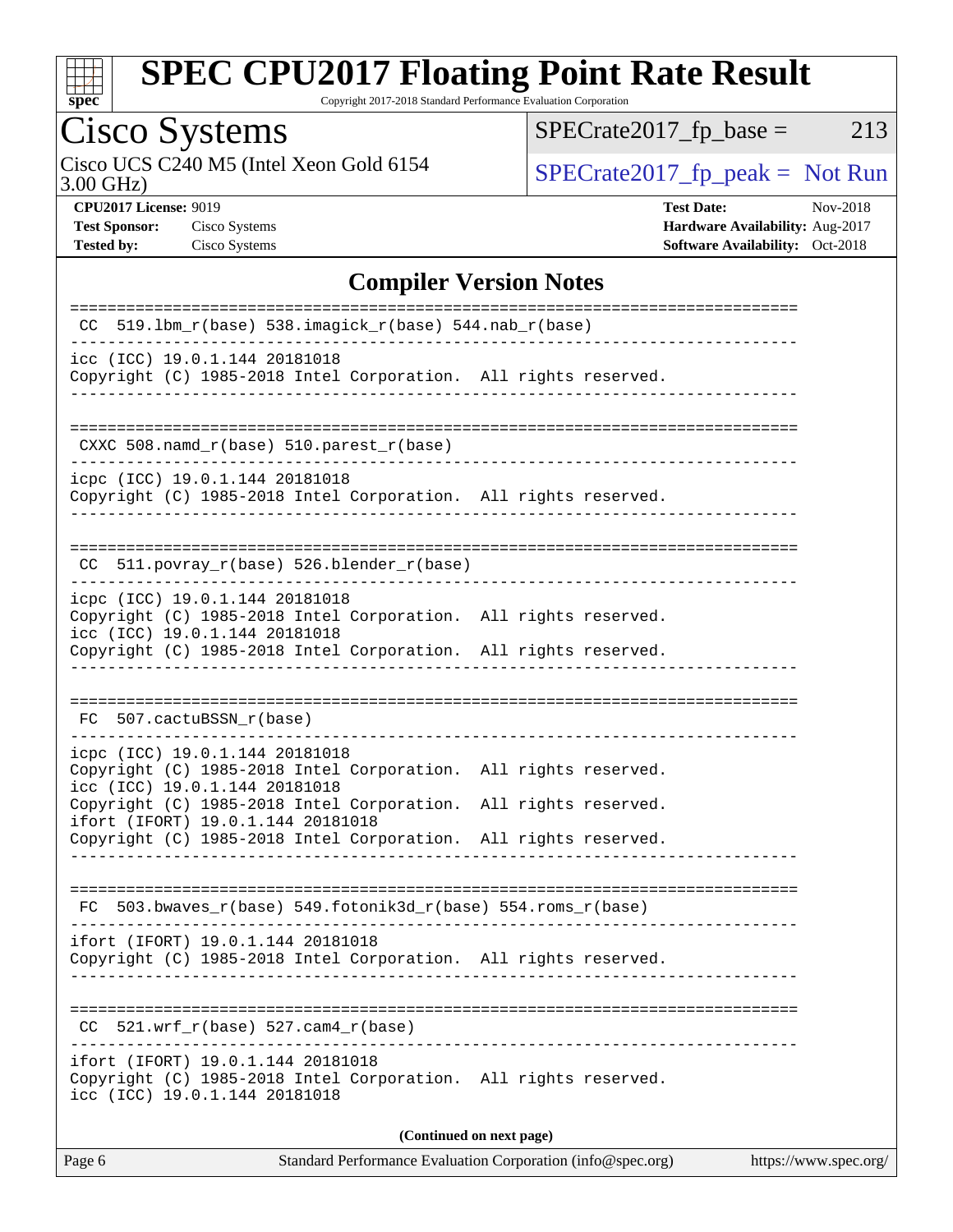

Copyright 2017-2018 Standard Performance Evaluation Corporation

## Cisco Systems

Cisco UCS C240 M5 (Intel Xeon Gold 6154  $\vert$  [SPECrate2017\\_fp\\_peak =](http://www.spec.org/auto/cpu2017/Docs/result-fields.html#SPECrate2017fppeak) Not Run

 $SPECTate2017<sub>fr</sub> base = 213$ 

3.00 GHz)

**[Tested by:](http://www.spec.org/auto/cpu2017/Docs/result-fields.html#Testedby)** Cisco Systems **[Software Availability:](http://www.spec.org/auto/cpu2017/Docs/result-fields.html#SoftwareAvailability)** Oct-2018

**[CPU2017 License:](http://www.spec.org/auto/cpu2017/Docs/result-fields.html#CPU2017License)** 9019 **[Test Date:](http://www.spec.org/auto/cpu2017/Docs/result-fields.html#TestDate)** Nov-2018 **[Test Sponsor:](http://www.spec.org/auto/cpu2017/Docs/result-fields.html#TestSponsor)** Cisco Systems **[Hardware Availability:](http://www.spec.org/auto/cpu2017/Docs/result-fields.html#HardwareAvailability)** Aug-2017

#### **[Compiler Version Notes \(Continued\)](http://www.spec.org/auto/cpu2017/Docs/result-fields.html#CompilerVersionNotes)**

Copyright (C) 1985-2018 Intel Corporation. All rights reserved. ------------------------------------------------------------------------------

## **[Base Compiler Invocation](http://www.spec.org/auto/cpu2017/Docs/result-fields.html#BaseCompilerInvocation)**

[C benchmarks](http://www.spec.org/auto/cpu2017/Docs/result-fields.html#Cbenchmarks):  $\text{icc}$  -m64 -std=c11

[C++ benchmarks:](http://www.spec.org/auto/cpu2017/Docs/result-fields.html#CXXbenchmarks) [icpc -m64](http://www.spec.org/cpu2017/results/res2018q4/cpu2017-20181211-10234.flags.html#user_CXXbase_intel_icpc_64bit_4ecb2543ae3f1412ef961e0650ca070fec7b7afdcd6ed48761b84423119d1bf6bdf5cad15b44d48e7256388bc77273b966e5eb805aefd121eb22e9299b2ec9d9)

[Fortran benchmarks](http://www.spec.org/auto/cpu2017/Docs/result-fields.html#Fortranbenchmarks): [ifort -m64](http://www.spec.org/cpu2017/results/res2018q4/cpu2017-20181211-10234.flags.html#user_FCbase_intel_ifort_64bit_24f2bb282fbaeffd6157abe4f878425411749daecae9a33200eee2bee2fe76f3b89351d69a8130dd5949958ce389cf37ff59a95e7a40d588e8d3a57e0c3fd751)

[Benchmarks using both Fortran and C](http://www.spec.org/auto/cpu2017/Docs/result-fields.html#BenchmarksusingbothFortranandC): [ifort -m64](http://www.spec.org/cpu2017/results/res2018q4/cpu2017-20181211-10234.flags.html#user_CC_FCbase_intel_ifort_64bit_24f2bb282fbaeffd6157abe4f878425411749daecae9a33200eee2bee2fe76f3b89351d69a8130dd5949958ce389cf37ff59a95e7a40d588e8d3a57e0c3fd751) [icc -m64 -std=c11](http://www.spec.org/cpu2017/results/res2018q4/cpu2017-20181211-10234.flags.html#user_CC_FCbase_intel_icc_64bit_c11_33ee0cdaae7deeeab2a9725423ba97205ce30f63b9926c2519791662299b76a0318f32ddfffdc46587804de3178b4f9328c46fa7c2b0cd779d7a61945c91cd35)

[Benchmarks using both C and C++](http://www.spec.org/auto/cpu2017/Docs/result-fields.html#BenchmarksusingbothCandCXX): [icpc -m64](http://www.spec.org/cpu2017/results/res2018q4/cpu2017-20181211-10234.flags.html#user_CC_CXXbase_intel_icpc_64bit_4ecb2543ae3f1412ef961e0650ca070fec7b7afdcd6ed48761b84423119d1bf6bdf5cad15b44d48e7256388bc77273b966e5eb805aefd121eb22e9299b2ec9d9) [icc -m64 -std=c11](http://www.spec.org/cpu2017/results/res2018q4/cpu2017-20181211-10234.flags.html#user_CC_CXXbase_intel_icc_64bit_c11_33ee0cdaae7deeeab2a9725423ba97205ce30f63b9926c2519791662299b76a0318f32ddfffdc46587804de3178b4f9328c46fa7c2b0cd779d7a61945c91cd35)

[Benchmarks using Fortran, C, and C++:](http://www.spec.org/auto/cpu2017/Docs/result-fields.html#BenchmarksusingFortranCandCXX) [icpc -m64](http://www.spec.org/cpu2017/results/res2018q4/cpu2017-20181211-10234.flags.html#user_CC_CXX_FCbase_intel_icpc_64bit_4ecb2543ae3f1412ef961e0650ca070fec7b7afdcd6ed48761b84423119d1bf6bdf5cad15b44d48e7256388bc77273b966e5eb805aefd121eb22e9299b2ec9d9) [icc -m64 -std=c11](http://www.spec.org/cpu2017/results/res2018q4/cpu2017-20181211-10234.flags.html#user_CC_CXX_FCbase_intel_icc_64bit_c11_33ee0cdaae7deeeab2a9725423ba97205ce30f63b9926c2519791662299b76a0318f32ddfffdc46587804de3178b4f9328c46fa7c2b0cd779d7a61945c91cd35) [ifort -m64](http://www.spec.org/cpu2017/results/res2018q4/cpu2017-20181211-10234.flags.html#user_CC_CXX_FCbase_intel_ifort_64bit_24f2bb282fbaeffd6157abe4f878425411749daecae9a33200eee2bee2fe76f3b89351d69a8130dd5949958ce389cf37ff59a95e7a40d588e8d3a57e0c3fd751)

## **[Base Portability Flags](http://www.spec.org/auto/cpu2017/Docs/result-fields.html#BasePortabilityFlags)**

 503.bwaves\_r: [-DSPEC\\_LP64](http://www.spec.org/cpu2017/results/res2018q4/cpu2017-20181211-10234.flags.html#suite_basePORTABILITY503_bwaves_r_DSPEC_LP64) 507.cactuBSSN\_r: [-DSPEC\\_LP64](http://www.spec.org/cpu2017/results/res2018q4/cpu2017-20181211-10234.flags.html#suite_basePORTABILITY507_cactuBSSN_r_DSPEC_LP64) 508.namd\_r: [-DSPEC\\_LP64](http://www.spec.org/cpu2017/results/res2018q4/cpu2017-20181211-10234.flags.html#suite_basePORTABILITY508_namd_r_DSPEC_LP64) 510.parest\_r: [-DSPEC\\_LP64](http://www.spec.org/cpu2017/results/res2018q4/cpu2017-20181211-10234.flags.html#suite_basePORTABILITY510_parest_r_DSPEC_LP64) 511.povray\_r: [-DSPEC\\_LP64](http://www.spec.org/cpu2017/results/res2018q4/cpu2017-20181211-10234.flags.html#suite_basePORTABILITY511_povray_r_DSPEC_LP64) 519.lbm\_r: [-DSPEC\\_LP64](http://www.spec.org/cpu2017/results/res2018q4/cpu2017-20181211-10234.flags.html#suite_basePORTABILITY519_lbm_r_DSPEC_LP64) 521.wrf\_r: [-DSPEC\\_LP64](http://www.spec.org/cpu2017/results/res2018q4/cpu2017-20181211-10234.flags.html#suite_basePORTABILITY521_wrf_r_DSPEC_LP64) [-DSPEC\\_CASE\\_FLAG](http://www.spec.org/cpu2017/results/res2018q4/cpu2017-20181211-10234.flags.html#b521.wrf_r_baseCPORTABILITY_DSPEC_CASE_FLAG) [-convert big\\_endian](http://www.spec.org/cpu2017/results/res2018q4/cpu2017-20181211-10234.flags.html#user_baseFPORTABILITY521_wrf_r_convert_big_endian_c3194028bc08c63ac5d04de18c48ce6d347e4e562e8892b8bdbdc0214820426deb8554edfa529a3fb25a586e65a3d812c835984020483e7e73212c4d31a38223) 526.blender\_r: [-DSPEC\\_LP64](http://www.spec.org/cpu2017/results/res2018q4/cpu2017-20181211-10234.flags.html#suite_basePORTABILITY526_blender_r_DSPEC_LP64) [-DSPEC\\_LINUX](http://www.spec.org/cpu2017/results/res2018q4/cpu2017-20181211-10234.flags.html#b526.blender_r_baseCPORTABILITY_DSPEC_LINUX) [-funsigned-char](http://www.spec.org/cpu2017/results/res2018q4/cpu2017-20181211-10234.flags.html#user_baseCPORTABILITY526_blender_r_force_uchar_40c60f00ab013830e2dd6774aeded3ff59883ba5a1fc5fc14077f794d777847726e2a5858cbc7672e36e1b067e7e5c1d9a74f7176df07886a243d7cc18edfe67) 527.cam4\_r: [-DSPEC\\_LP64](http://www.spec.org/cpu2017/results/res2018q4/cpu2017-20181211-10234.flags.html#suite_basePORTABILITY527_cam4_r_DSPEC_LP64) [-DSPEC\\_CASE\\_FLAG](http://www.spec.org/cpu2017/results/res2018q4/cpu2017-20181211-10234.flags.html#b527.cam4_r_baseCPORTABILITY_DSPEC_CASE_FLAG) 538.imagick\_r: [-DSPEC\\_LP64](http://www.spec.org/cpu2017/results/res2018q4/cpu2017-20181211-10234.flags.html#suite_basePORTABILITY538_imagick_r_DSPEC_LP64) 544.nab\_r: [-DSPEC\\_LP64](http://www.spec.org/cpu2017/results/res2018q4/cpu2017-20181211-10234.flags.html#suite_basePORTABILITY544_nab_r_DSPEC_LP64) 549.fotonik3d\_r: [-DSPEC\\_LP64](http://www.spec.org/cpu2017/results/res2018q4/cpu2017-20181211-10234.flags.html#suite_basePORTABILITY549_fotonik3d_r_DSPEC_LP64) 554.roms\_r: [-DSPEC\\_LP64](http://www.spec.org/cpu2017/results/res2018q4/cpu2017-20181211-10234.flags.html#suite_basePORTABILITY554_roms_r_DSPEC_LP64)